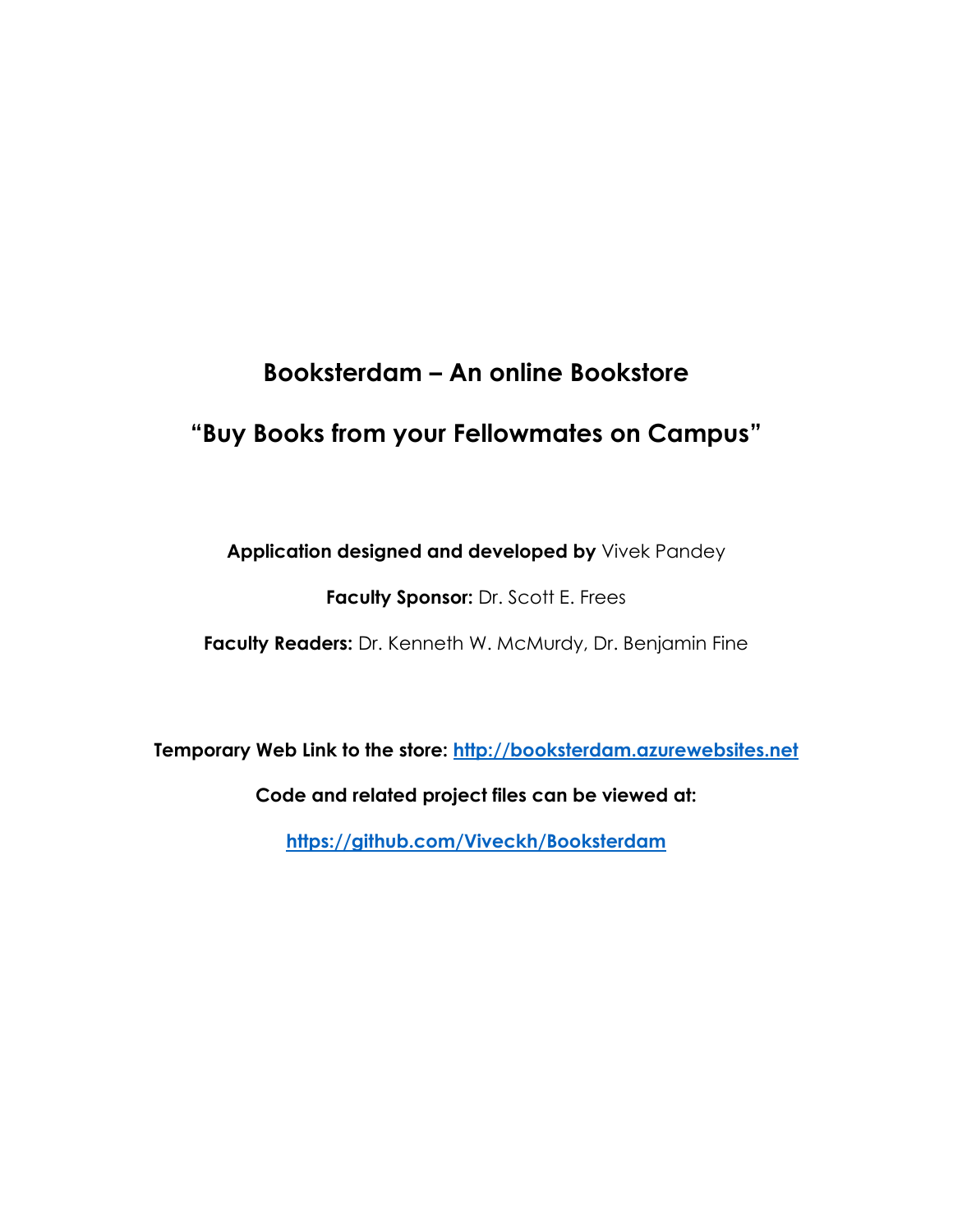### **Project Overview**

Booksterdam is an online bookstore which aims to connect students within a college campus so that they can purchase and sell used books among each other in cheaper prices. The primary purpose of the bookstore is to lessen the textbooks expenses in college by linking students taking similar courses. It allows students to view and search through books their fellow students are trying to sell within their campus, and also to list their own used books for sale through a very easy and straightforward interface. At first glance, it might just seem like any other web store associated with books, but upon closer look, you will realize that the store is particularly tailored keeping the need of students in mind. The store is intentionally designed to discourage businesses selling books for profit by making it cumbersome to post items in bulk.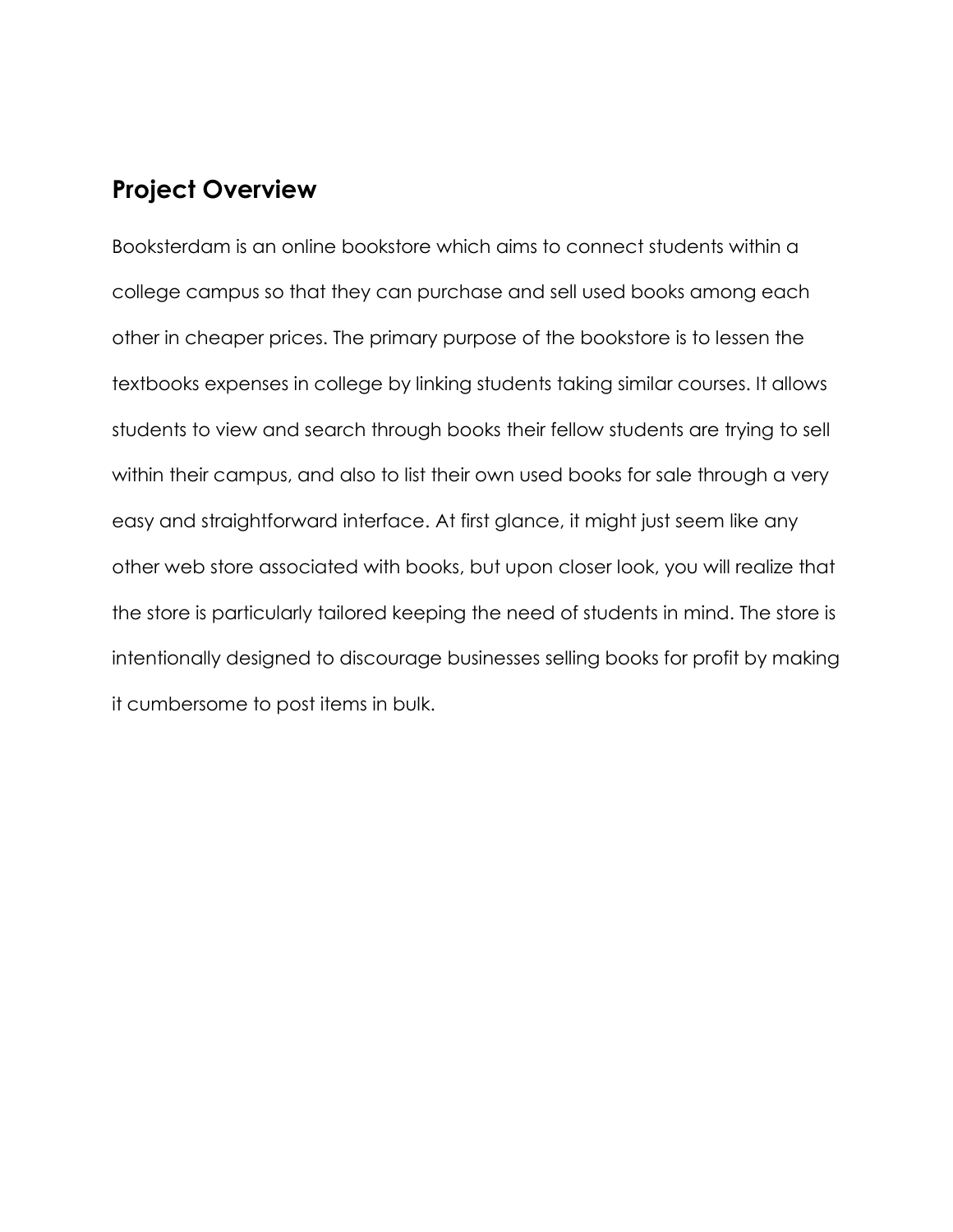### **Purpose**

#### Meet Ashley.

Every semester, Ashley buys her course books from the campus Bookstore, Amazon, or similar websites spending a few hundred dollars. A lot of these books just lay unused in a corner of her dorm after the semester is over. She sometimes tries selling them back online but barely receives a quarter of the original price she paid after the online posting service charges and shipping costs. The campus bookstore, on the other hand, pays less than 20% of the original book price. She has tried bombarding student groups on Facebook with "Anyone wants to buy…?" posts, but in vain. By the time she graduates, she could be losing a few thousand dollars just on books!

While Ashley's old textbooks are laying unused, Jessica next door is taking a similar course and is looking to purchase one of the books Ashley has. Wouldn't it be nice if we could connect Jessica and Ashley?

Well, that's where Booksterdam comes into play. By connecting the sellers and buyers within the same college, both the parties will benefit. The goal is to circulate the books within the campus among students decreasing the need for students to spend more on new expensive books.

Without shipping and third-party commissions to account for, Ashley would be willing to sell the book for a comparatively cheaper price. And Jessica would have the book on her hands within minutes in an unbeatable price.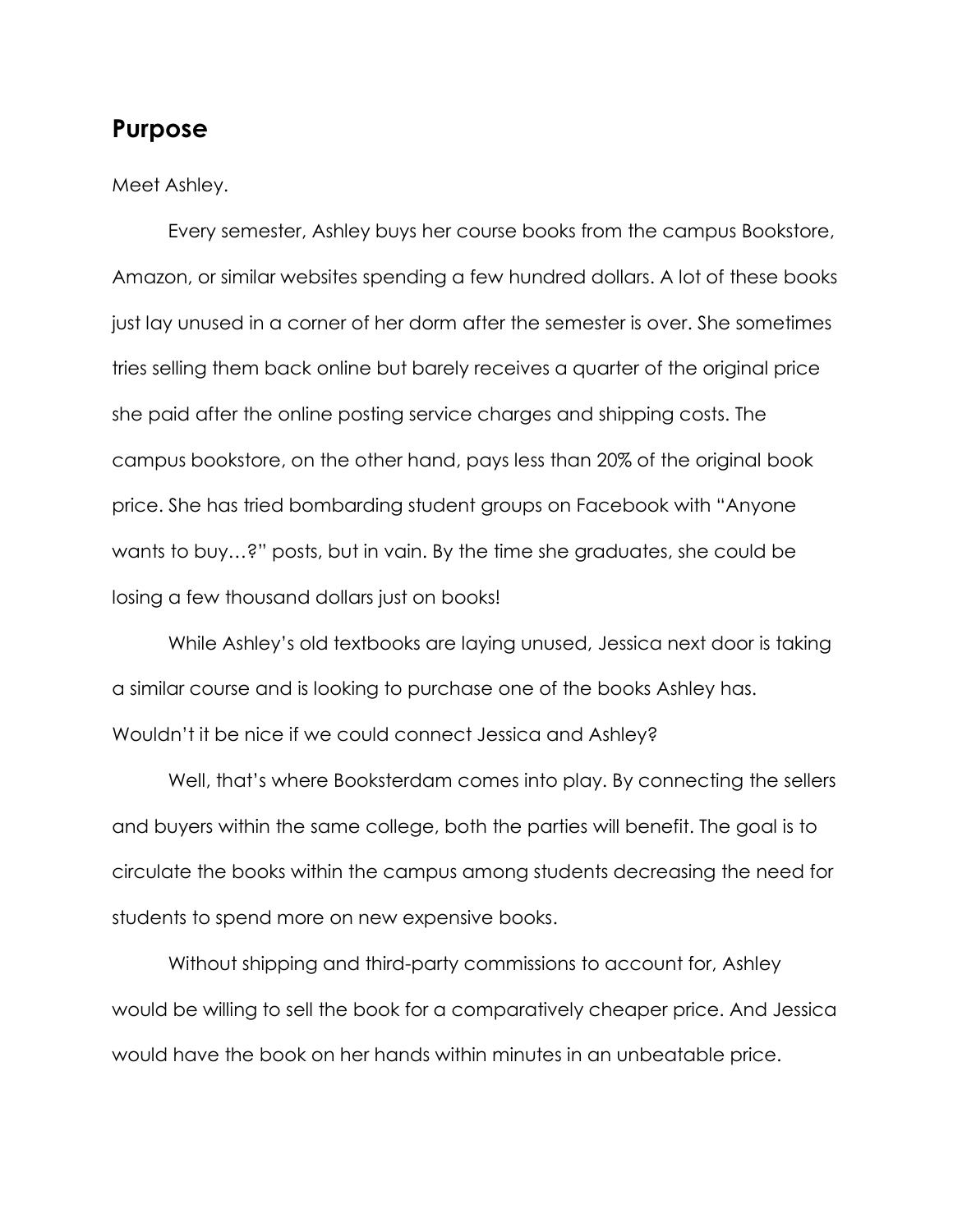# **Features**

- LISTING
	- List your used books for sale.
	- Surf through book listings made by students in your school.
- SEARCH
	- Search for a book using full or partial ISBN, title, author, publisher or school.
	- Drop down suggestions as you start typing book info in search bar
- USER ACCOUNTS
	- Simple signup process with minimal form filling
	- Manage your listings through a secure portal
	- User accounts were primarily implemented with the vision of adding the functionality to make online purchase in future.
- AUTOMATIC FORM-FILLING
	- Adding a book to the store has never been so easy with Booksterdam's auto form filling system. All you have to do is enter the ISBN number of the book, and the rest of the form will be auto-populated with book information and its pictures. And you have a listing in a matter of seconds.
- SECURITY
	- Sensitive information encrypted using the adaptive bcrypt function which is resistant to brute-force search attacks even with increasing computational power.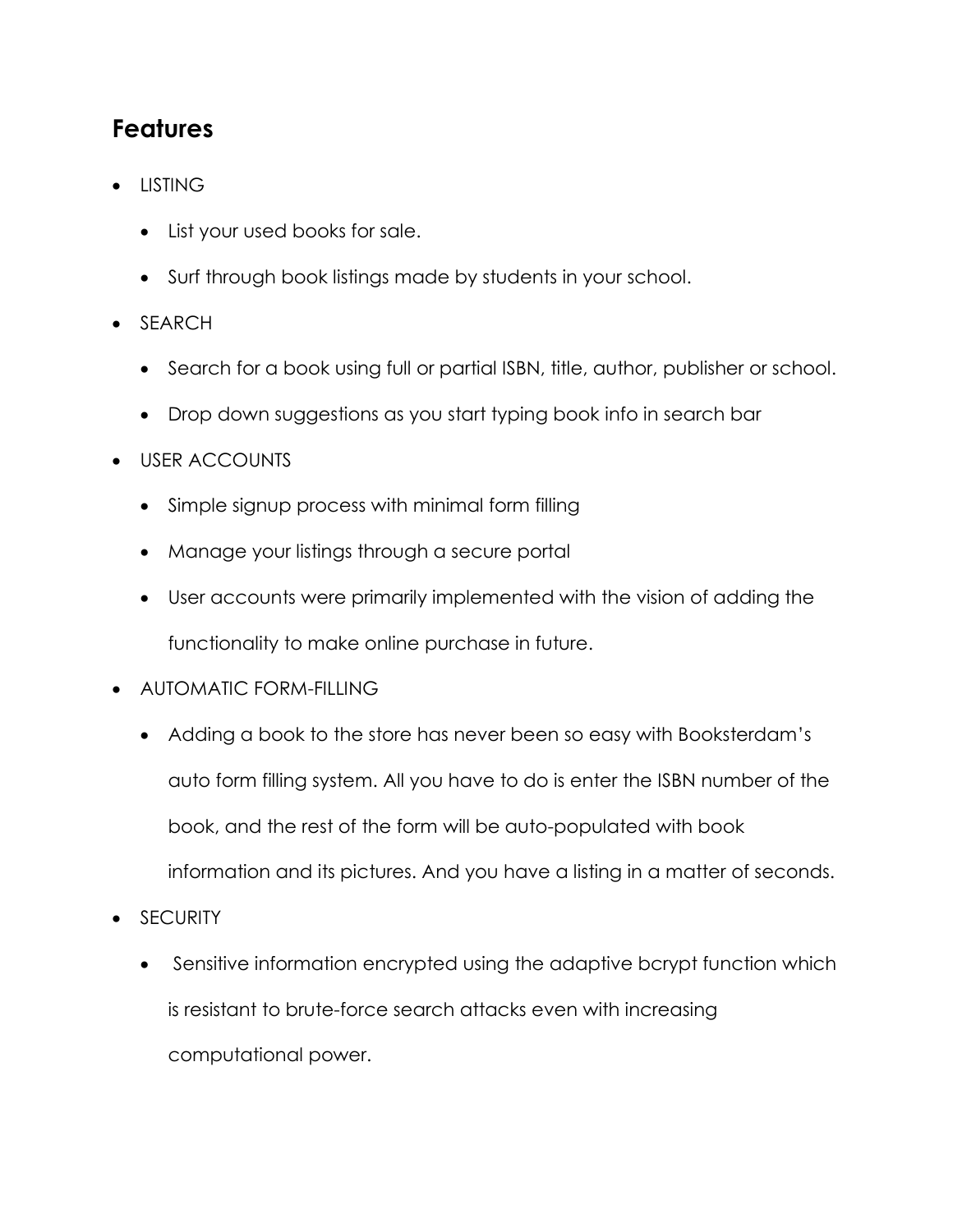- PAYMENT PROCESSING VIA TEXTING (FUTURE ADDITION)
	- Since Booksterdam is not your traditional online bookstore with shipping options, the students will be meeting physically to make the transaction. Hence, the payment system needs to be developed keeping this in mind. The plan is to implement a pay-via-text feature where the user's payment information will be stored on the Booksterdam servers, but the payment will only be processed once the two parties meet, exchange the books, and send a confirmation text of transaction to Booksterdam.

### **Methodology**

Booksterdam is developed using the agile software development methodology under which each functionality is implemented and thoroughly tested before moving to the next one. The technologies used were carefully chosen based on the needs of the application while also ensuring that the application is scalable to accommodate new functionalities and support a growing user base if it comes to that. The client-server model is designed at present by handling most of the external API calls on the client-side. This made more sense since handling such API calls on the server-side meant making two requests to fetch data every time. One from the client to Booksterdam server and the other from Booksterdam server to external server. Currently, the server side is kept simple by having it handle only the internal routing requests and fetching data from the database.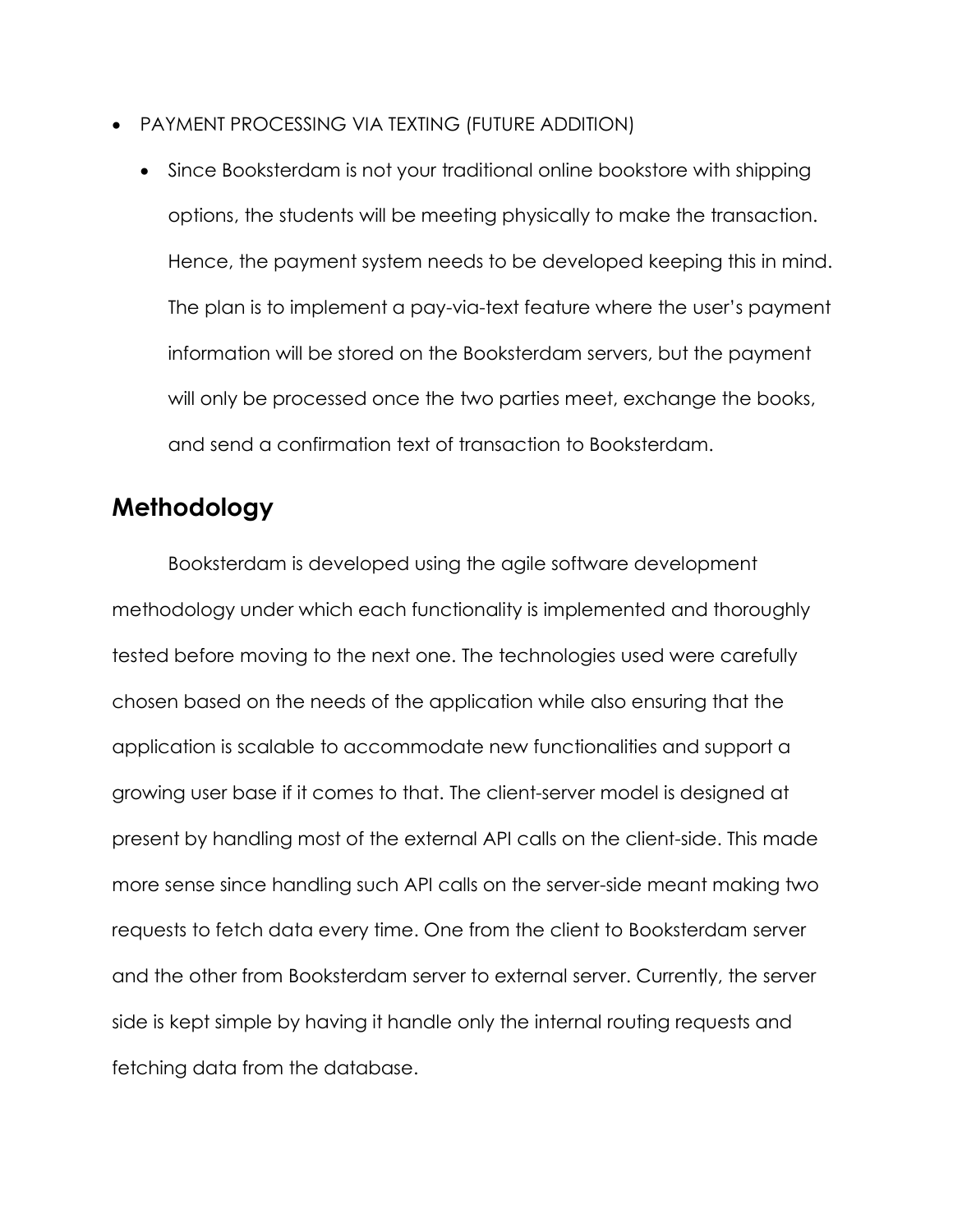## **Technology Stack**

### **Client-side:**

**Languages:** *HTML5, CSS, JavaScript*

**Template Engine:** *Jade*

**Framework/Libraries:** *Bootstrap, jQuery*

**Plugins:** *Mobirise, Jarallax, Socicon*

### **Server-side:**

**Frameworks:** *Node.js, Express*

#### **Key Modules:**

*mssql:* Processing requests to the remote MSSQL database

*bcryptjs:* For password encryption.

*client-sessions:* Handling user sessions / storing browser cookies

**Database:** *MSSQL*

### **External Application Programming Interfaces (APIs)**

*ISBNdb:* To gather information about books.

*Google Books:* To gather information about books.

*Openlibrary.org:* To retrieve cover images of books.

#### **Hosted on:**

*Microsoft Azure*: For both the Server and Database.